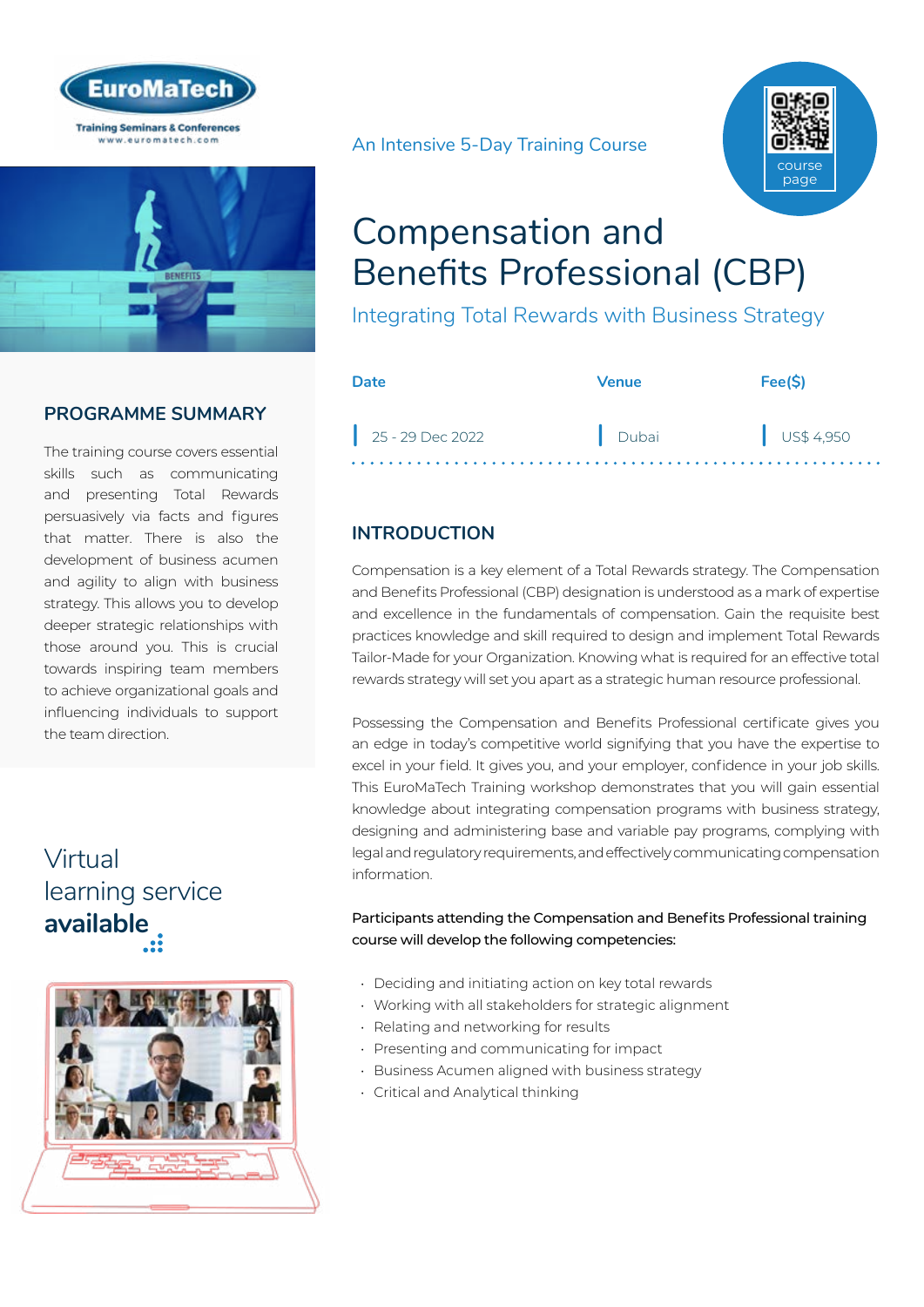### **TRAINING METHODOLOGY**

This training course will combine presentations with interactive practical exercises, supported by video materials, activities and case studies. Delegates will be encouraged to participate actively in relating the principles of rewards management to the particular needs of their workplace.

### **PROGRAMME OBJECTIVES**

This Compensation and Benefits Professional training course aims to enable participants to achieve the following objectives:

- Define and demonstrate understanding of the importance of compensation to the overall aims of business strategy
- Gain essential knowledge about integrating compensation programs with business strategy
- Design a comprehensive compensation system
- Discern the difference and list the benefits of job analysis and evaluation
- Assess and provide advice on regional compensation practices
- Design and administer base and variable pay program
- Effectively communicate compensation information

#### **In-house Training**

EuroMaTech is capable of conducting this training programme exclusively for your delegates. Please e-mail us on inhouse@euromatech.ae for further information and/or to receive a comprehensive proposal.





**Email Address:** info@euromatech.ae

**Website:** www.euromatech.com

# **QUALITY CERTIFICATIONS & ACCREDITATIONS APPROVED**<br>PROVIDER **1** 2021 **MEMBER**585

YEZA

ducation Provider<sup>1</sup>

Corporate<br>Partner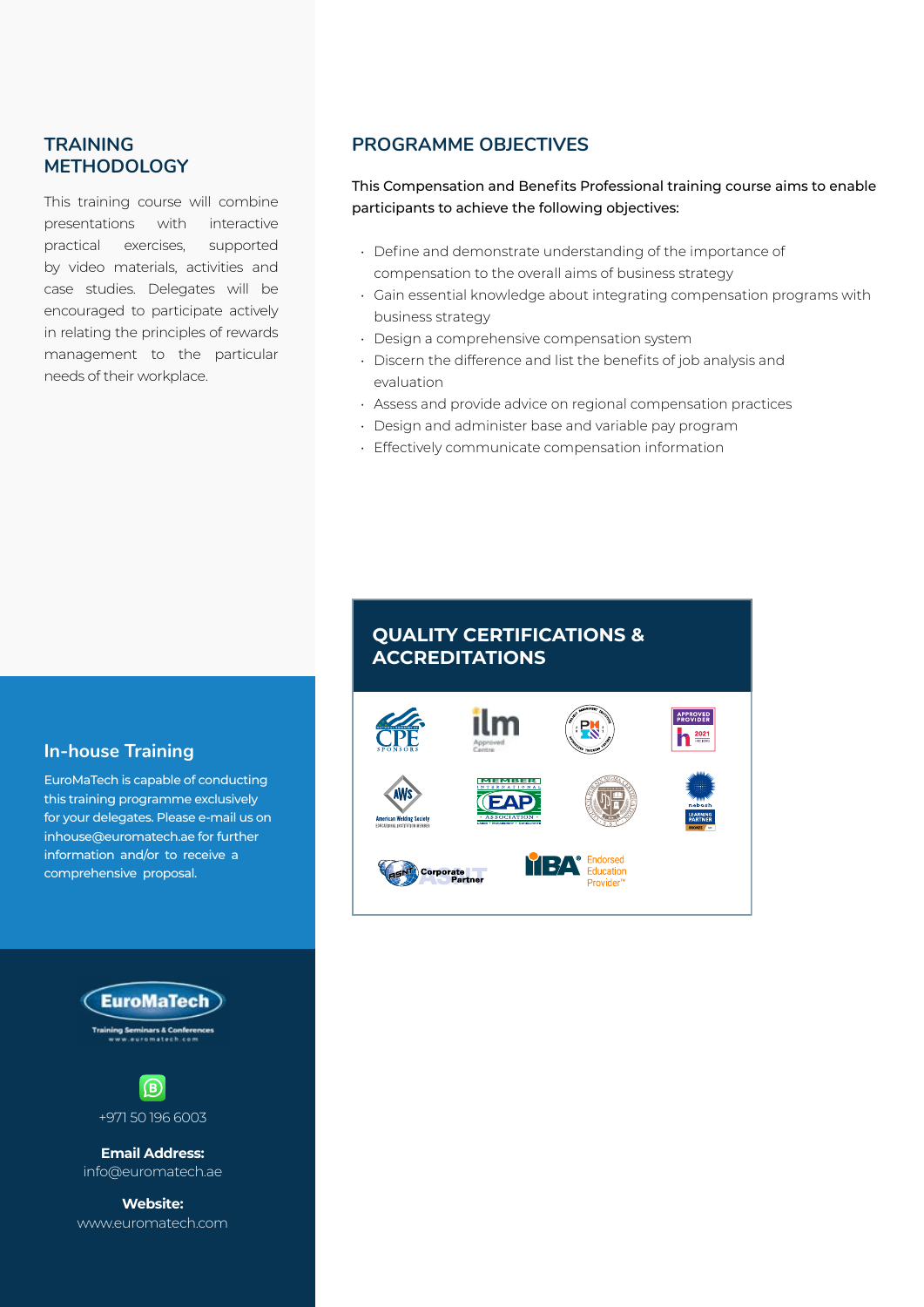# **COURSE OUTLINE**



### **Day 3**

#### Job Analysis and Market pricing

- The standard practice theory of HR job analysis, documentation and evaluation.
- Review of current trends in compensation and job analysis.
- Effective methods of job evaluation including quantitative and market-based approaches.
- Job analysis planning and implementation.
- Common compensation strategies and base pay structure design
- Salary survey data sources and usage coupled with a case study to bring the principles to life.
- The role of market pricing and pay structure as it relates to your organization's business strategy.

### **Day 1**

#### Benefits of Total Rewards Management

- The Strategy of Total Dewards
- The Fundamentals of Compensation and Benefits
- Importance of Rewards and **Recognition**
- Alignment of Performance Management with Total Rewards
- Total Rewards and Effective Talent Development
- Understand, evaluate, and articulate the relationship between compensation and business outcomes.

### **Day 4**

### Pay for Performance

- Identifying the relationship between the organization's business strategy and the total rewards program.
- Understanding key considerations when designing base pay programs.
- Learning what it takes to implement and deliver base pay programs, including monitoring and evaluation.
- Examining pay for performance merit pay systems, including development, utilization and costing.
- Discerning how and when human resources should be involved in mergers and acquisitions.

### **Day 2**

#### Core Competencies of Business Acumen and Quantitative Principles in Compensation Management

- Application of key business acumen skills and behaviours.
- Understanding your business works and recognize the relationship between the compensation plan and the bottom line.
- Application of quantitative and statistical tools for total compensation design and administration.
- Recognizing measurement and the quantitative concepts in HR.
- Understanding the relevant application of various statistical tools.
- Introduction to nominal advanced statistics for decision making, including regression analysis, simulations and projections.

### **Day 5**

#### Variable Pay and Strategic Communication

- Learn the rationale for strategically planning a communication campaign.
- Discuss the characteristics of effective communication.
- Review specific total rewards communications considerations and special situations.
- Learn the rationale for strategically planning a communication campaign.
- Identifying common business strategies and objectives for achieving them.
- Aligning variable pay programs with business strategy.
- Examining internal and external factors affecting variable pay plans.
- Evaluate the success of variable pay compensation and benefits plans.